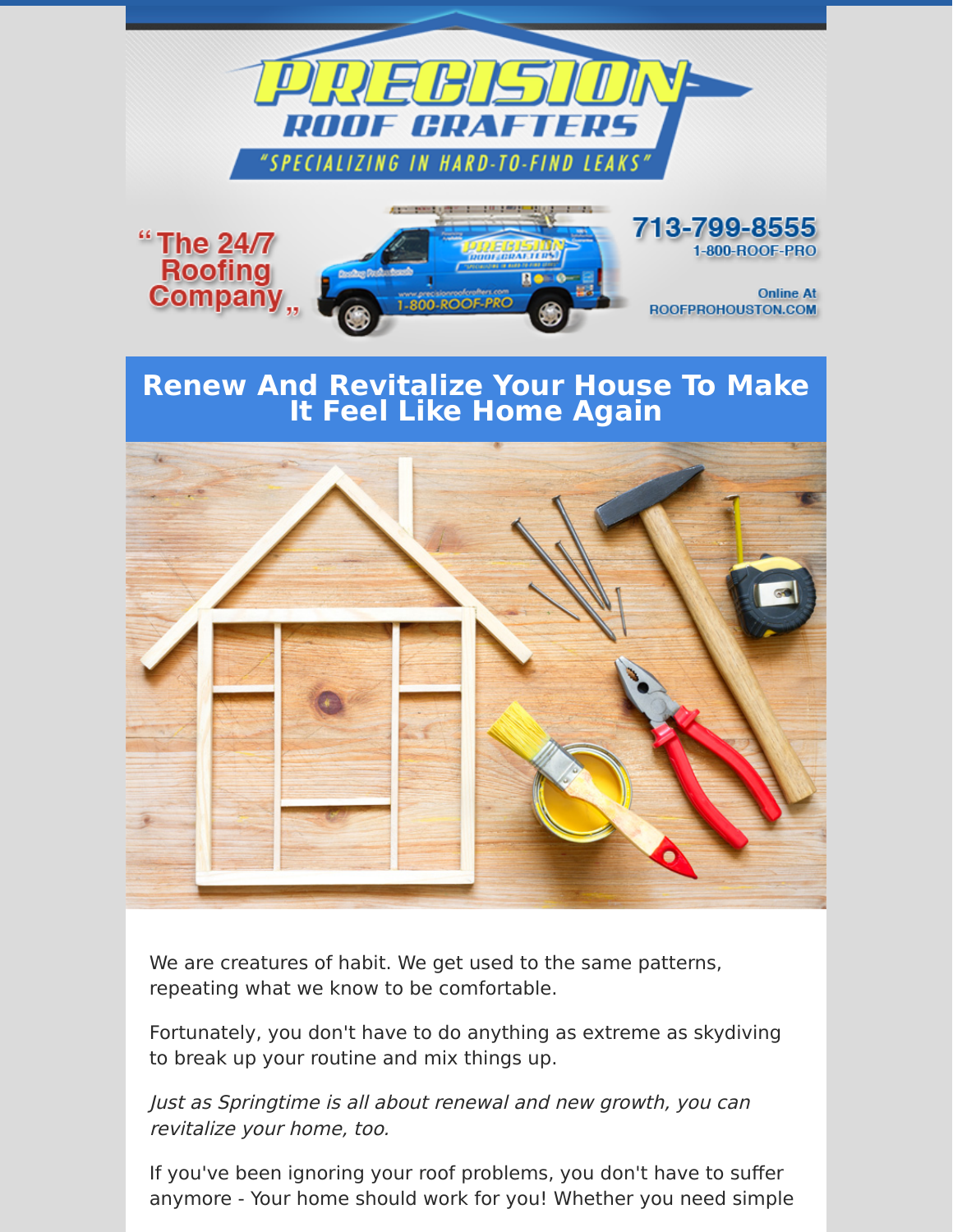repairs or a complete replacement - you can make sure you can keep your belongings, property, and family safe.

## **[Request Service](https://www.precisionroofcrafters.com/contact-us.php)**



## **Renew Your Home With Roof Upgrades**

Your roof keeps you and your home safe 24/7, but it also needs to look good! A well cared for roof also contributes to the curb appeal of your property. You should keep both in mind when you think about roof upgrades.

- **Consider Your Roof Replacement Material Options**  If you need a new roof, you have more options now than ever before. When you have so many materials available, that can make choosing the right roof for you more difficult. We are here to help you find the best roof replacement material for your property
- **Repairs To Extend Your Roof Life**  It's the small repairs that can save you big dollars. An inspection and roof repair can help you to avoid more costly roof replacements for longer - so take the time today to save for tomorrow.